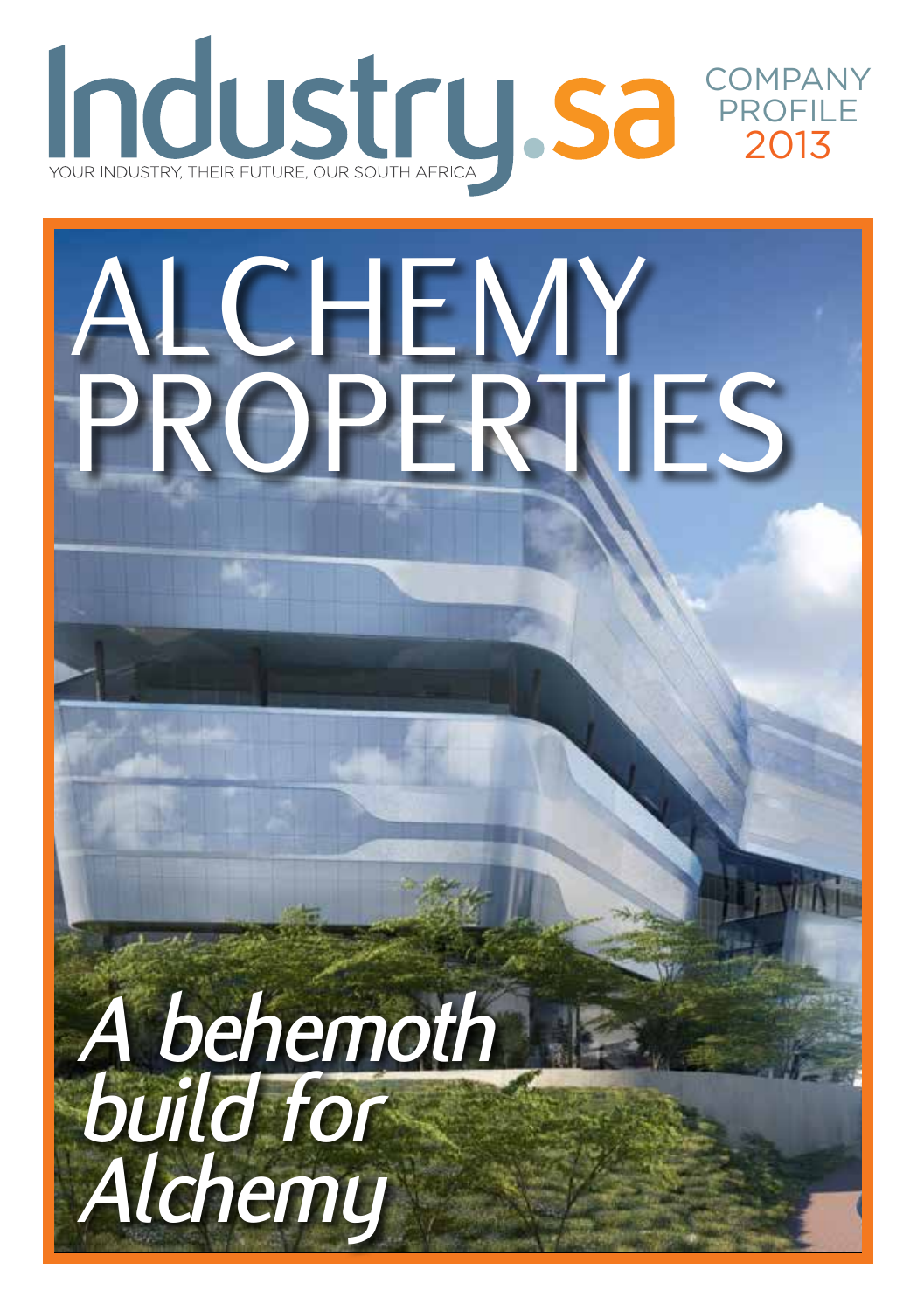# *A behemoth build for Alchemy*

**Editorial: Lau Production:** 

Property investment and development company, Alchemy Properties has entered the excavation phase of its plans to build South Africa's biggest single-tenant office complex, covering a behemoth 67,000m. IndustrySA speaks to Executive Director, Gregory Sacks to find out more…

Property investment and development company, Alchemy Properties is embarking on one of the biggest office developments in South African history; a 67,000m<sup>2</sup> single-tenant complex set to house between 3,000 to 4,000 Sasol employees.

Together with the Sasol Pension Fund, Alchemy will develop and lease the building in order to consolidate Sasol's Gauteng offices, which at the moment comprise of 17 buildings across Bryanston, Randburg and Rosebank.

The consolidated office space, due to open in the third quarter of 2016, is located at 2 Katherine Street, a node flagged as Sandton's next development hub and set to transform the suburb into a more pedestrian friendly area.

Executive Director at Alchemy, Gregory Sacks says that the company has dedicated its skills, expertise and quality resources to ensure the building works efficiently and is an extension of the Sasol brand, "a building is more than just

a place where people work, it has to fulfil other important functions; it needs to communicate who the company is and what they are about right from the offset."

#### SMALL and MIGHTY

Established in 2007, Alchemy Properties has secured itself as a market leader within the property investment and development industry; with key tenants including Cell C, South African Airways and BDO Auditors.

With a staff complement of just six, Alchemy's team of industry specialists have achieved a great deal over the past six years and have developed a portfolio exceeding 100,000m2 of commercial office buildings.

"The basis of the company was to build a property portfolio of quality buildings with quality tenants in quality areas" explains Sacks, "We all have different backgrounds in property so the idea behind Alchemy was to take advantage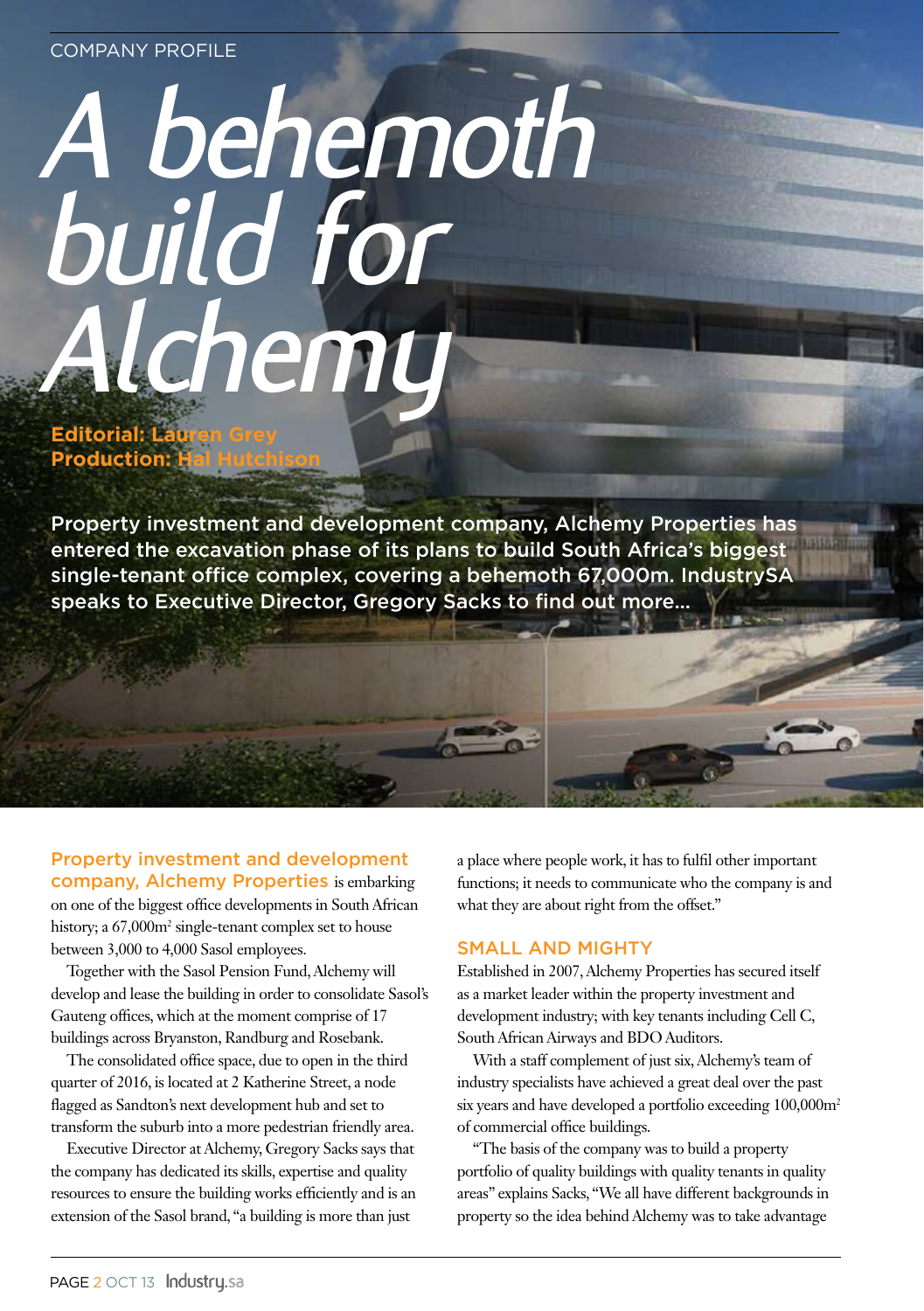

of our diverse skills and combine our expertise."

The combined expertise of its employees and unique approach to property development has proven a winning formula for Alchemy, as the company is now the largest property investor in the Parktown Commercial Node, Johannesburg.

#### SASOL DEVELOPMENT

Specialists in the development of corporate offices and call centres, Alchemy has partnered with a number of large organisations in the past including leading South African mobile provider, Cell C.

In the re-development of its head office, Alchemy provided Cell C with a state of the art facility located in the Parkton Node; covering 11,000m², the office space included access to transport and local amenities as well as enhancing the company's corporate image.

Prior to the economic downturn, re-developments like Cell C were significantly cheaper than building a property from scratch, but Sacks says that because of the changing market this is no longer always true.

"In the past there was a significant pricing difference between a redevelopment and a new build, but what we are finding now is that the market has changed due to the recession which is putting pressure on building costs, so the price gap between a new build and re-development has narrowed substantially."

Alchemy's most recent, and certainly its most significant new build, is the development of the Sasol office complex, which –according to media hearsay- is set to cost more than R2 billon.

"Sasol are combining 17 separate offices into one building, so it has been specifically designed to help foster the integration of the different divisions within the company,"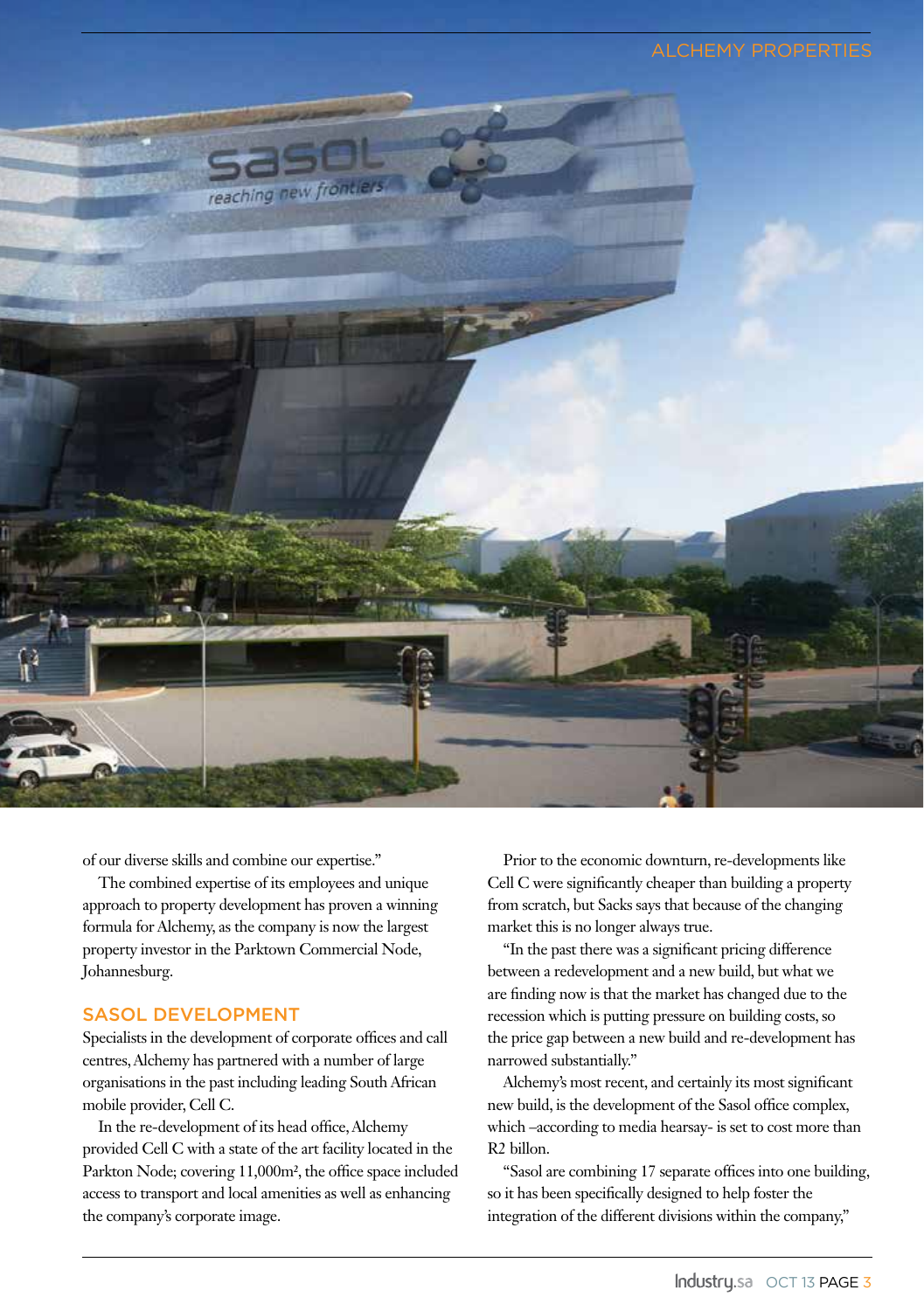#### CompANY PROFILE

explains Sacks, "currently we are excavating the basements, of which there will be seven underground basement levels; it will park over 3000 vehicles and house the majority of the building's utilities such as the generator room, air conditioning plants and water storage tanks."

Aside from the necessary equipment required for a building to function efficiently, Sacks explains that there is more to an office space than desks and chairs, which is where the company's three design principles, lifestyle, efficiency and branding are relevant.

"We specialise in corporate offices, and for many of our medium and large tenants the building becomes an extension of their brand. The building itself needs to demonstrate who the company is, what the company does and how the company functions; it is important that visitors know exactly what environment they are entering, before they even get through the door."

Furthermore, Sacks explains that a building's interior and exterior features help to motivate staff and retain tenants, "In terms of your common office space, once you are inside it typically feels very much the same, so we look at ways to differentiate our buildings and make them better places to

work where our tenants feel more comfortable and enjoy being in the space.

"This adds to their productivity and our ability to retain tenants, particularly if they have a positive association with the building. We always include features that we feel improve the building, whether they are simple features like terraces or much larger features like sculptured gardens with water features and plants. All these features make the environment more welcoming."

#### A WINNING FORMULA

In order to create a space that both encourages staff productivity and demonstrates the company's brand, Alchemy works closely with the tenant to understand exactly what they envision for their working environment.

"Increasingly we consult with the tenant on what features the building should include and what they want the building to say about their business. Some corporate businesses may need the necessary space to hold functions, conferences and internal meetings for example."

The most important feature for the Sasol complex however is integration, as the company wants all business

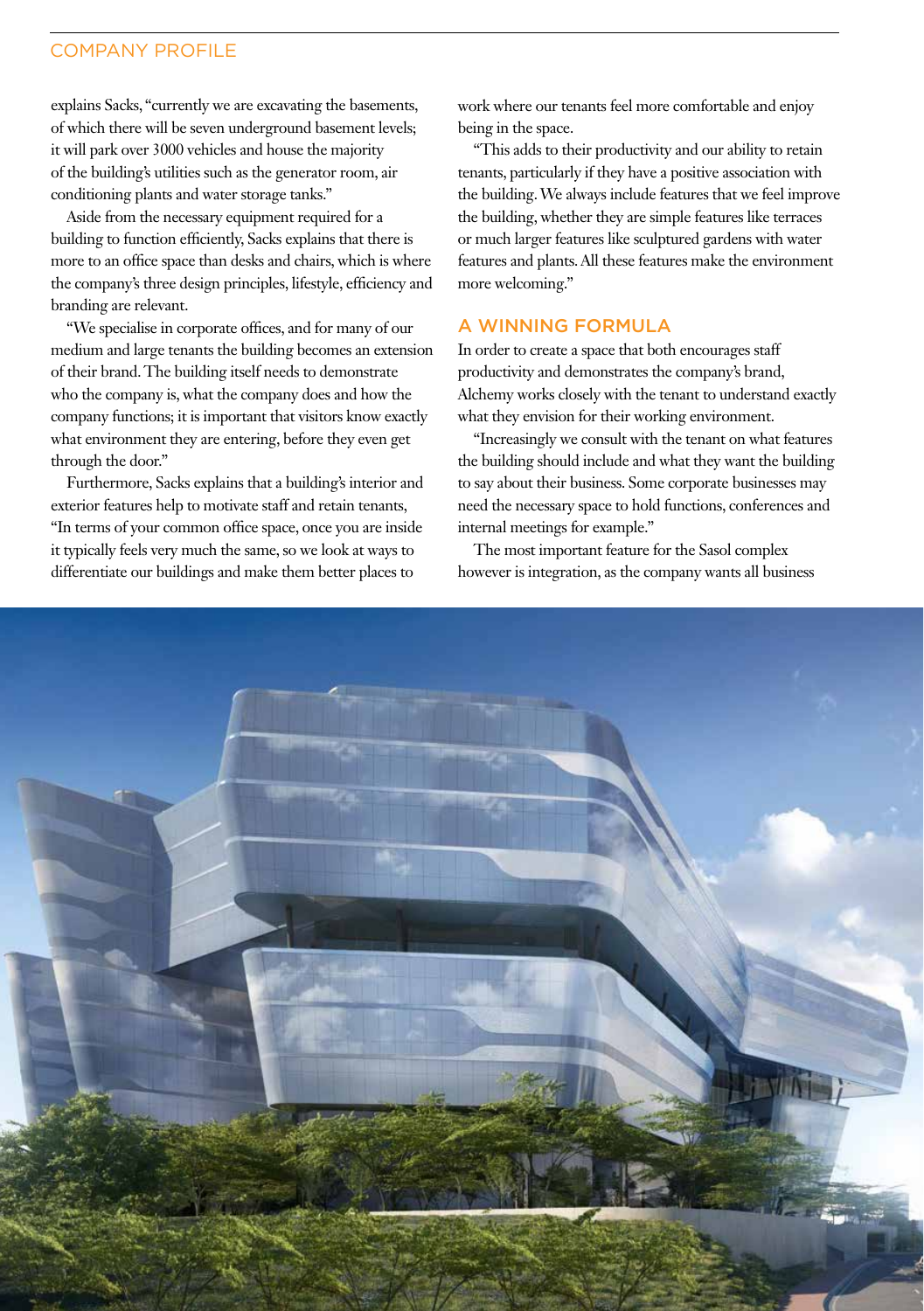

# **SOTIRALIS CONSULTING ENGINEERS (PTY) LTD**

**Consulting Civil and Structural Engineers** 

**Sotiralis Consulting Engineers (Pty) Ltd** sets the standard for excellence in Civil and Structural Engineering. We are proud of our reputation of not just meeting our clients' expectations but exceeding them for the past twenty four years.

We believe Sotiralis Consulting Engineers (Pty) Ltd is a new forum for the advancement of Engineering and the professional development of our Employees.

#### **Our Offices:**

Boardwalk Office Park, Block B, 1st Floor Cnr Hans Strijdom & Haymeadow Crescent Faerie Glen, Pretoria

Tel: +27 (12) 991 0516, Fax: +27 (12) 991 0436 E-mail: info@sotiralis.co.za **Web: www.sotiralis.co.za** 

units from diverse locations to come together as one. In order to achieve this vision, the building will have a single core and be a 'ground-scraper' with large floor plates of approximately 6,500 square metres each, rather than the traditional sky-scraper with several separate floors.

"After being awarded the project by Sasol, we were given a brief which outlined exactly what they wanted; the building had to be energy efficient and encourage integration. It also had to have massive floor plates, what is now called a ground scraper instead of a sky scraper, so it's a massive building but it has as few floors as possible which helps to integrate the workforce rather than separate it.

"Ensuring a building is energy efficient is a multi-tiered process, firstly it is important that equipment such as lifts, air-conditioning and lighting are the most technologically advanced in order to lower energy consumption.

"However, it is also important to choose the correct material for a specific build, for example the glass used for windows determines how energy efficient a building is because it can let in more or less light depending on its type, which in turn determines how much artificial light you need.

"But at the same time we need to consider how much light a window is letting in, in comparison to how much heat it is letting in, which then puts more pressure on your air conditioning."

All in all, the size of a project like the Sasol office complex

requires intricate planning, design and development in order to meet the specific requirements of the building, and in order to achieve the vision set out by Sasol, Alchemy turned to long-standing partners Paragon Architects.

"We have a long standing relationship with Paragon Architects," explains Sacks, "we consider them to be the best commercial architects and have worked with them on every other build we have done. No need to change a winning formula!"

#### SANDTON OFFICE PRECINCT

It has been predicted that with the Sasol development, along with other builds in the area, Katherine Street is set to become the home of a new office precinct, and Sacks says that Alchemy will be all too happy to assist in its development.

"Alchemy and Growthpoint have the two largest land holdings on Katherine Street, and we are discussing with them the prospect of integrating our two land holdings to look at an office-precinct type."

Sacks says that the area is ripe for development because of its close proximity to the Gautrain and Sandton City, and with developers on either side of Katherine Street waiting to secure strong tenants, an office precinct looks set to be established in the area very soon. .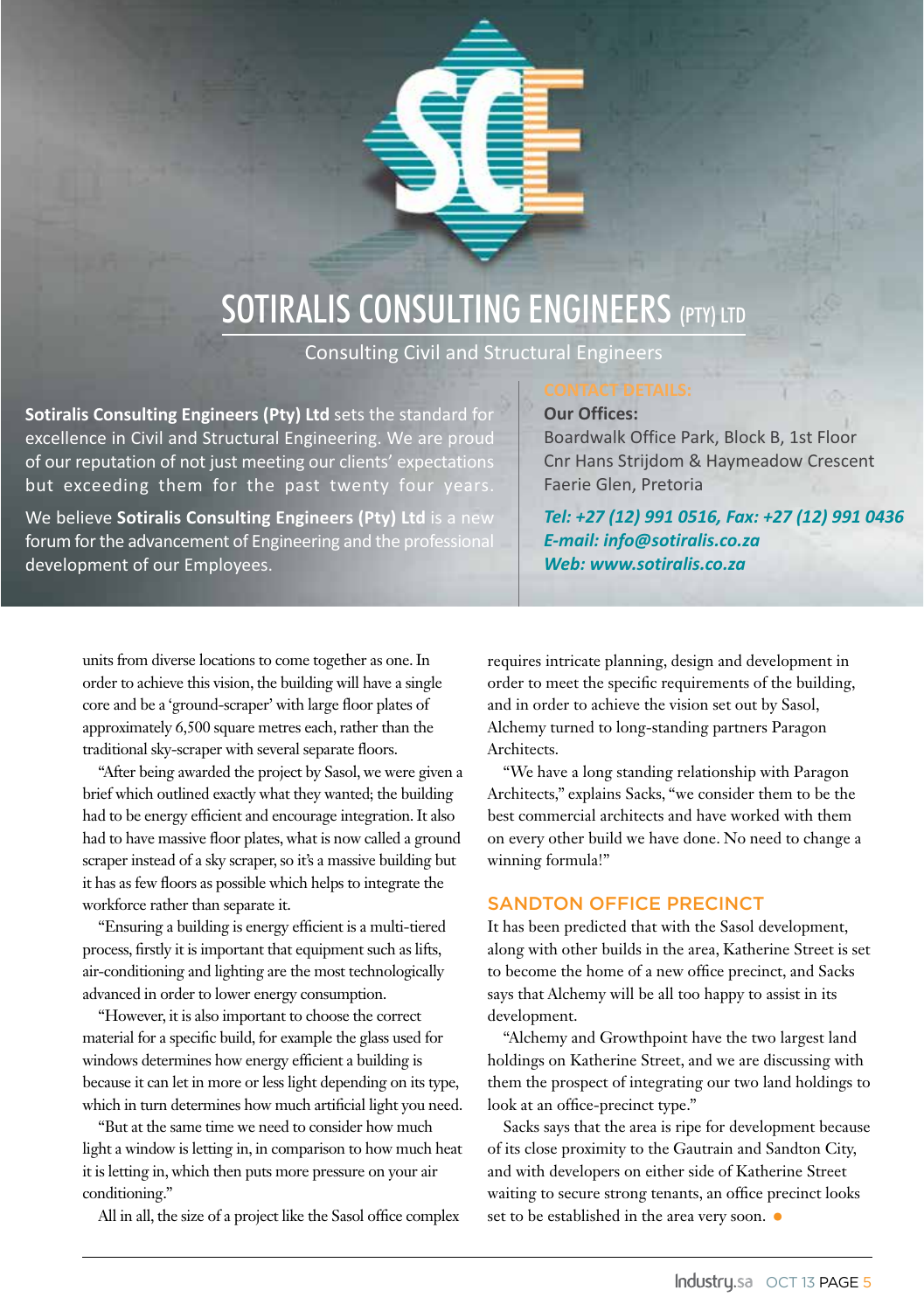**"a building is more than just a place where people work, it has to fulfil other important functions; it needs to communicate who the company is and what they are about right from the offset."**

PAGE 6 OCT 13

Company Profile Profile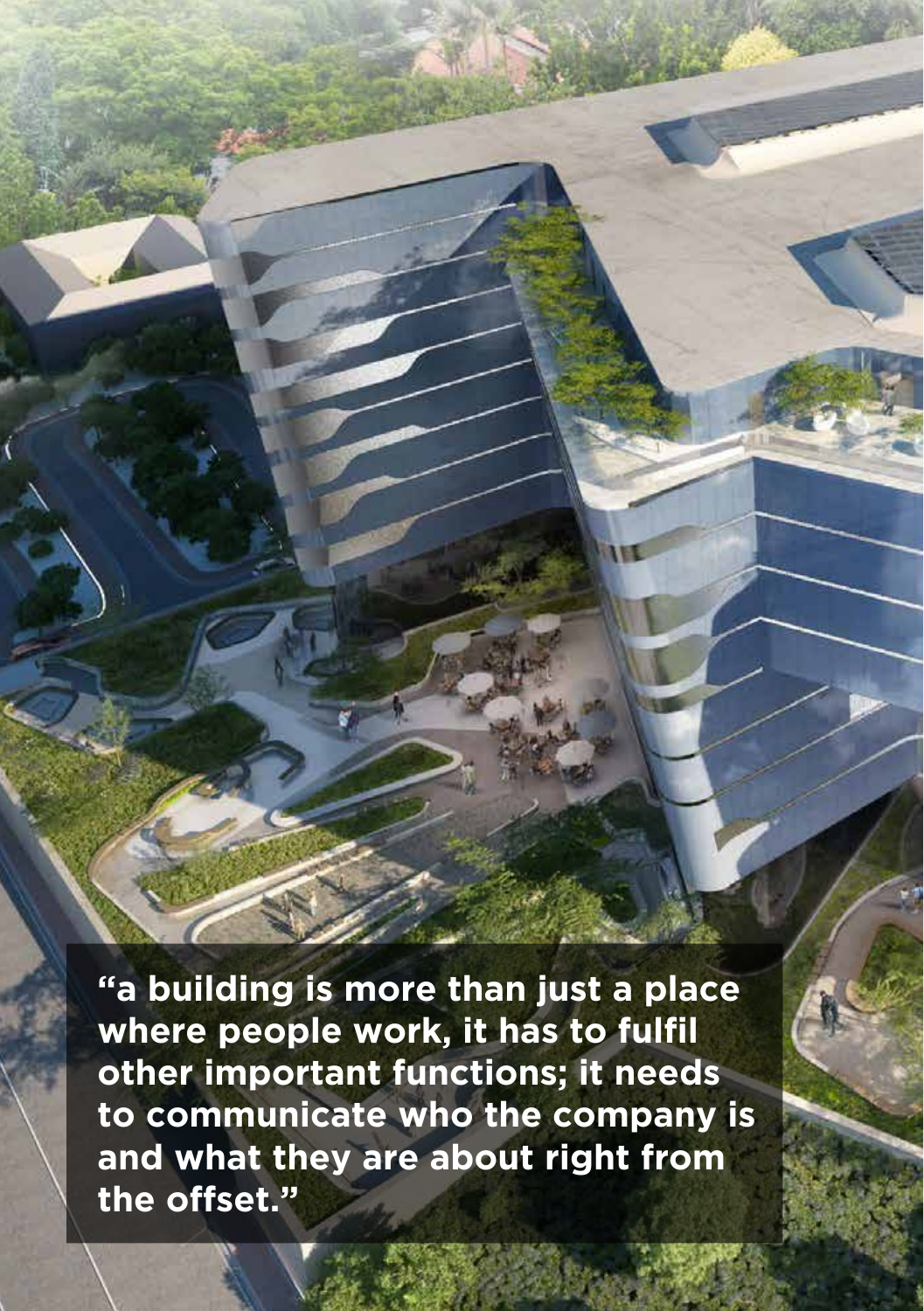